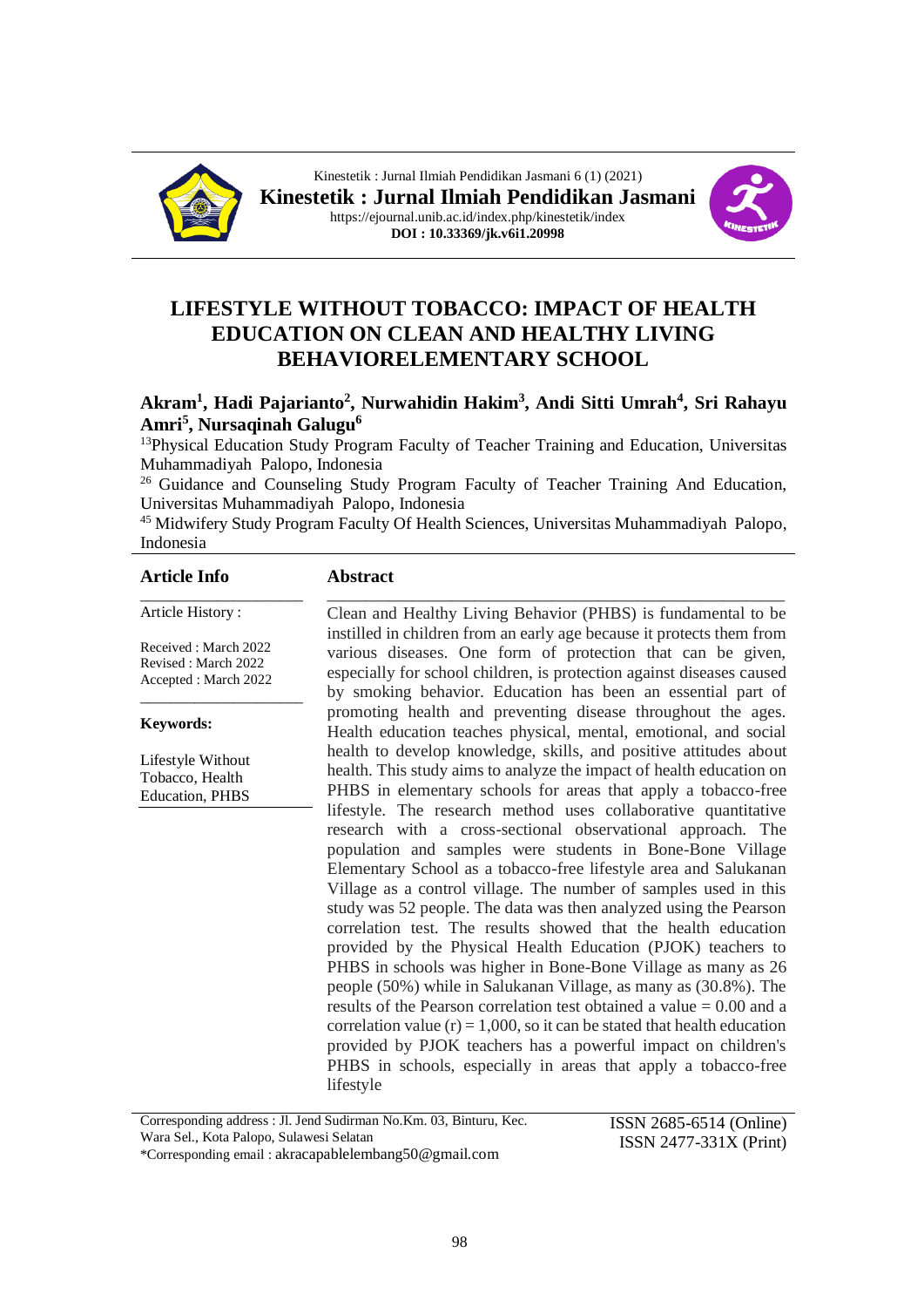### **INTRODUCTION**

Smoking is still one of the health problems that cause Smoking behavior and is the forerunner to the emergence of various kinds of diseases and even death. More than 8 million people die every year from smoking, there are more than 7 million deaths due to direct tobacco use, while about 1.2 million are caused by nonsmokers being exposed to secondhand smoke. More than 80% of the world's 1.3 billion tobacco users are in low- and middle-income countries (Musniati, 2020).

Smoking is a habit that occurs among the people of Indonesia, and has a fairly large impact on health. According to the World Health Organization (WHO), environmental cigarette smoke is the cause of disease, in both active and passive smokers. Around 225,700 people in Indonesia die from smoking or tobaccorelated diseases every year (Aziizah, Setiawan, 2018).

Every time smoking a cigarette will have a harmful impact on the human body, there are 45 types of toxic chemicals contained in it. Among the hazardous compounds are lutidine, rubidine, formaldehyde, carbolic acid, metallimin, acreolite, colidi, viridine, arsenic, formic acid, nicotine, hydrogen sulfide, pyryl, furpurol, benzopyrene, methyl alcohol, hydrocyanic acid, chorodine, ammonia, methane, carbon monoxide and peridin. Colidin causes paralysis and gradually causes death. Carbolic acid and hydrocyanic acid are dangerous poisons. Every cigarette smoke contains free radicals and oxidants, all of which will enter the lungs. Information about the dangers of smoking is not a new thing. Many people already know the impact of smoking on health (Alfarisy et al., 2009).

Generally in Indonesia there are two indicators to determine the degree of public health, namely mortality and morbidity (Atthina et al., 2014). Mortality and morbidity are two things that are interrelated. Usually when the mortality rate increases, the morbidity also increases. Mortality is usually referred to as death, while morbidity is referred to as physical pain caused by certain diseases (Satriawan, 2021).

Today, education has become an important part of promoting health and preventing disease. Health education teaches about physical, mental, emotional and social health that can develop students' knowledge, skills, and positive attitudes about health. Schools should not only be educational centers for academic learning, but also as places to provide support for basic education and health services. Schools are also one of the institutions that play a role in shaping student behavior. In addition to shaping student behavior at school, the most important thing is the family environment, so that students can interact with the community. Health education in schools is an indispensable component, consisting of a combination of learning experiences that help individuals and communities to improve their health, by increasing knowledge or influencing everyone's attitudes when adopting a healthy lifestyle (Mustar et al., 2018).

Currently in Indonesia there are more than 147,503 public and private elementary schools. The number of primary school age children in Indonesia reaches 25.5 million of the total population of Indonesia. School-age children are a critical age group because they are vulnerable to various health problems. Health problems faced by school-age children are basically quite complex and diverse (Mulyadi et al., 2018). Various countries in the world prioritize health education among children and adolescents, especially those related to cigarettes and alcoholic beverages. The main reason is because adolescence is an important period in determining the future health of the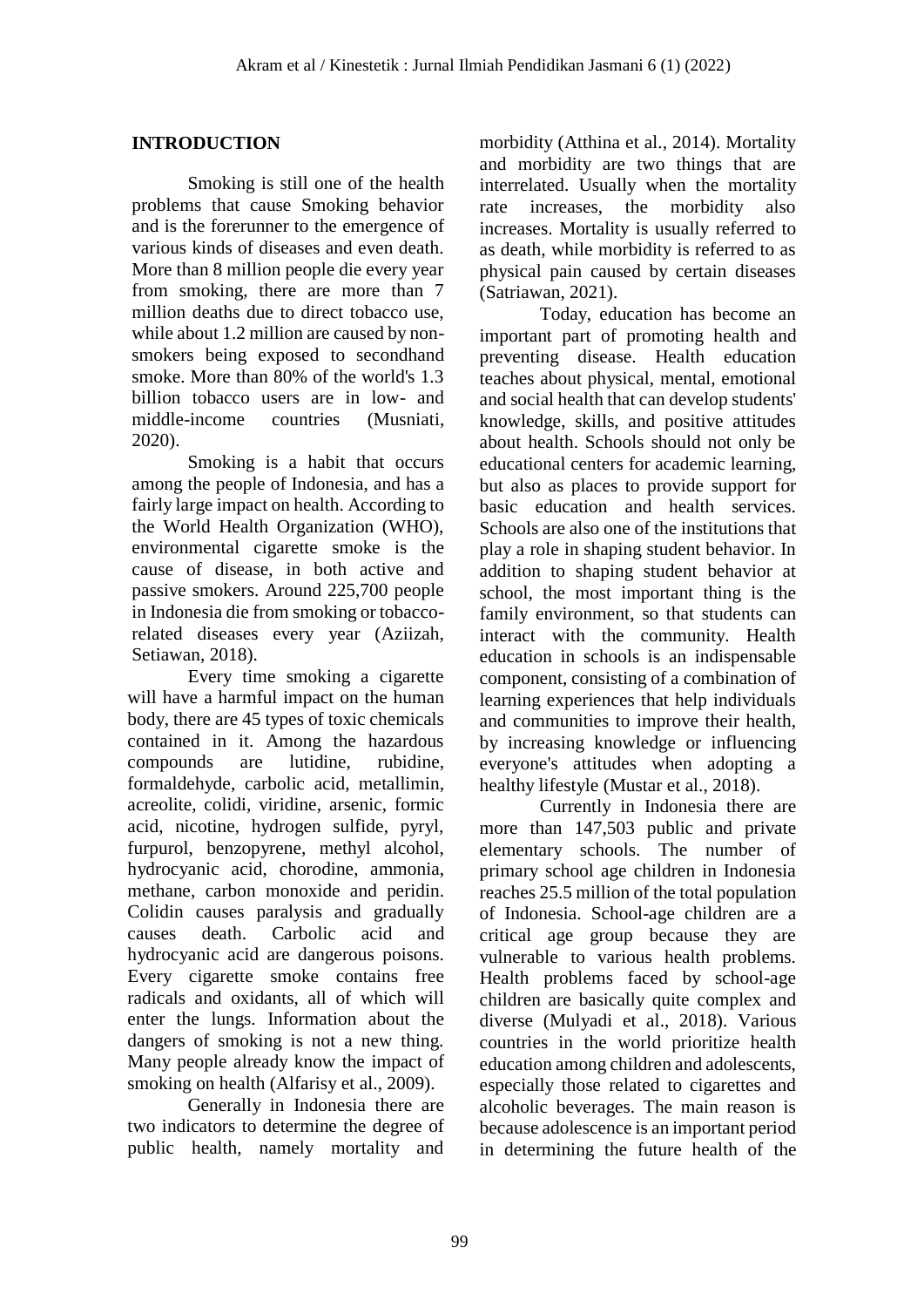nation's children (Hagquist & Starrin, 1997). Bappenas data shows an increase in the prevalence of smoking among children in 2013 by around 2.9 million children (7.2%), increasing in 2020 to 9.99%. The national target of reducing the prevalence of smokers by 5.4% has not been met, and is an obstacle to achieving quality human resources (IAKMI, 2020).

Health is a right that is owned by everyone in order to be able to carry out all the physical activities of daily living. For the sake of living a healthy life, we must have a Clean and Healthy Lifestyle (Chandra, Akhmad, 2017). Clean and healthy living behavior is a picture of a family's lifestyle to always pay attention to and maintain the health of family members. The awareness that is carried out in every health behavior can help family members in the health sector and can play an active role (Zitty, Barens, 2015).

Clean and healthy living behavior is very important to be instilled from an early age, because this behavior will provide protection from various diseases, including dangerous infectious diseases, and most importantly can improve children's health status. However, health education in schools is still lacking in Indonesia. Clean and healthy living behavior (PHBS) is an obligation that needs to be carried out by everyone. PHBS is an effort to protect the welfare of families and early childhood. For approximately 18 years this program has been running, but it is far from what was expected (Purba, 2020).

Bone-Bone Village is one of the villages that is famous as a village that implements a lifestyle without tobacco. This idea was born out of consultation with community, religious, and traditional leaders, who saw that many teenagers and even school children, from elementary to high school, were smoking before the regulation was implemented. Even religious leaders, communities, customs,

and teachers at schools are worried about the impact it will have, this greatly affects the future of children. Based on the above phenomenon, this study aims to analyze the impact of health education on Clean and Healthy Life Behavior (PHBS) in Elementary Schools (SD) between Bone-Bone Village and Salukanan Village, Enrekang Regency. This research contributes to assisting local governments in implementing a lifestyle without tobacco in general in the area and in school areas in particular.

# **METHODS**

This research is a type of quantitative research with a crosssectional namely research with data measurement methods conducted in the same period of time to see the independent and dependent variables (Sugiyono, 2013).

# **Sampling Procedures**

The population and sample in this study were elementary school children (SD) in Bone-Bone Village as a village that implemented a Non-Smoking Area (KTR)/lifestyle without tobacco and Salukanan Village as a control village (non-KTR) in Enrekang Regency. Sampling technique used cluster sampling, ie samples were taken in grades 4 (four) and 5 (five) in the Bone-bone Village Elementary School and Salukanan Elementary School with a total sample of 52 people (26 people in each elementary school).

# **Materials and Apparatus**

The research instrument used a questionnaire containing questions on each of the variables studied, namely health education with 5 question items and Clean and Healthy Life Behavior (PHBS) with 8 (eight) indicators, namely hand washing, healthy canteen, clean and healthy latrines,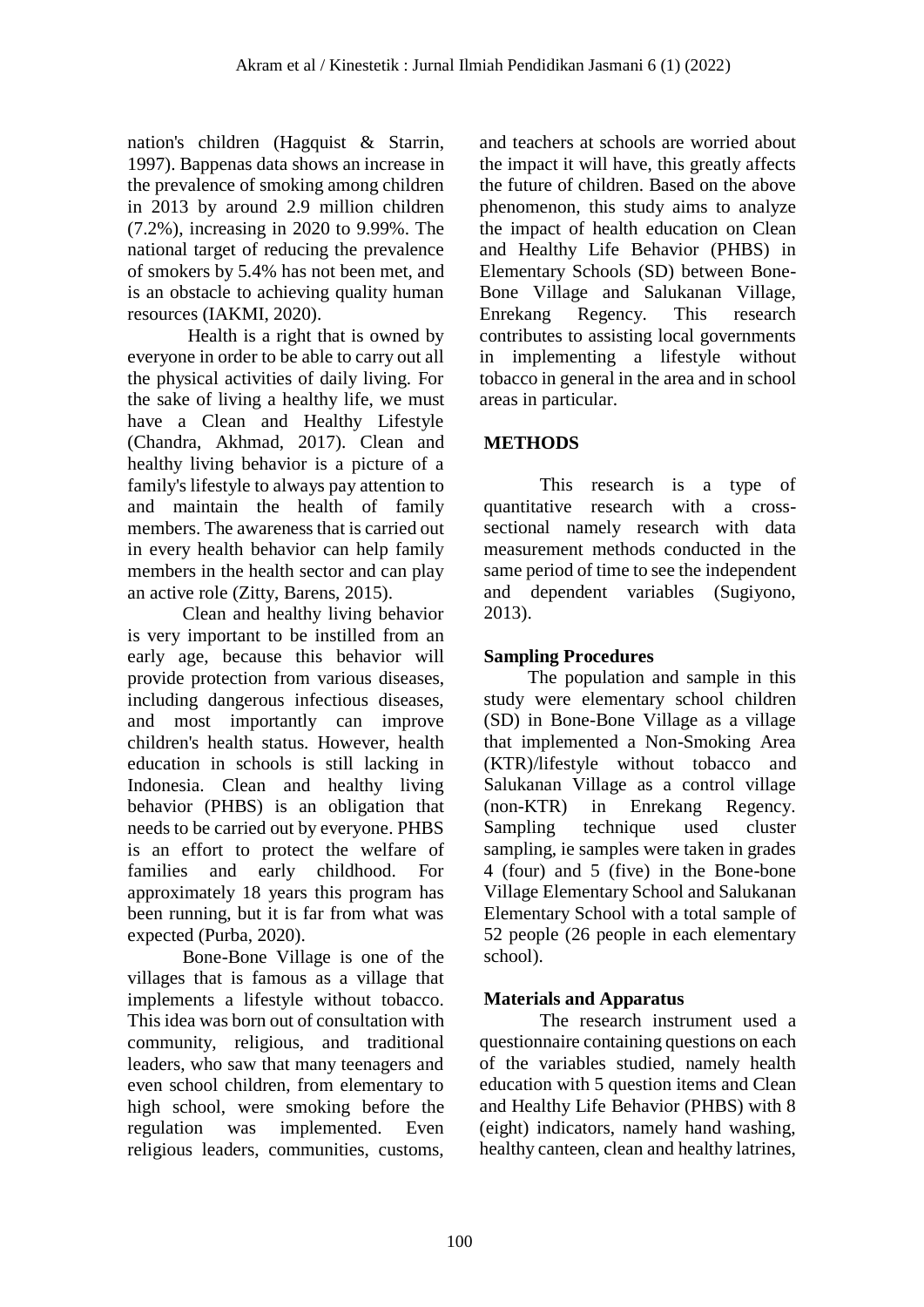regular exercise, eradicating mosquito larvae, not smoking at school, throwing garbage with a total of 26 questions. The answer choices use the Guttman scale (Yes and No). The research instrument was carried out by picking test, with r arithmetic value  $> 0.444$  and Cronbach's Alpha value  $= 0.982$ . This means that all question items are declared valid and reliable.

### **Procedures**

The procedures in this study are as follows: (a) compiling research instruments; (b) perform a sampling test to determine the validity and reliability of the instrument used. This test was carried out in the Kendenan village area as a village that has the same characteristics as the research location; (c) collecting data by distributing research instruments to 52 respondents; (d) perform data analysis and draw conclusions.

### **Design or Data Analysis Data**

analysis used univariate analysis to see the frequency distribution of respondent characteristics, health education variables and PHBS. Furthermore, bivariate analysis was carried out to see the impact between variables using the Pearson correlation test.

### **RESULTS**

The following are the findings of the study:

Characteristics of respondents

| <b>Table 1.</b> Characteristics of Respondents |           |                   |  |  |
|------------------------------------------------|-----------|-------------------|--|--|
| <b>Characteristics</b>                         | Frequency | <b>Percentage</b> |  |  |
| of respondents                                 | (F)       | $(\%)$            |  |  |
| Age                                            |           |                   |  |  |
| 10 years                                       | 26        | 50.0              |  |  |
| 11 years                                       | 26        | 50.0              |  |  |
| Total                                          | 52        | 100.0             |  |  |
| Class                                          |           |                   |  |  |
| 4 SD                                           | 28        | 53.8              |  |  |
| 5SD                                            | 24        | 46.2              |  |  |

| Total             | 52 | 100.0 |
|-------------------|----|-------|
| Domicile          |    |       |
| (Address)         |    |       |
| Bone-bone         | 26 | 50.0  |
| Village (KTR)     |    |       |
| Salukanan Village | 26 | 50.0  |
| (Non KTR)         |    |       |
| Total             | 52 | 100.0 |

Based on the table. 1 above shows that the characteristics of respondents based on age are 10 and 11 years respectively 26 people (50%). As for the class, the most respondents were in grade 4 SD, namely 28 people (53.8%) and the domicile of each respondent was 26 people (50%). 50% in Bone-Bone and Salukanan Villages.

The following is the health education obtained by respondents in Bone-Bone Village as a lifestyle without tobacco village and Salukanan village as a control village (not implementing a tobacco).

**Table 2.** Health Education Received by Respondents in Schools between Bone-Bone  $\overline{a}$  C<sub>alu</sub>t<sub>i</sub>

| <b>Health</b><br>education | <b>Frequency</b><br>(F) | Percentage |  |
|----------------------------|-------------------------|------------|--|
| Bone-bone<br>Village       |                         | (%)        |  |
| Good                       | 26                      | 50.0       |  |
| Less                       | 0                       | 0.0        |  |
| Salukanan<br>Village       |                         |            |  |
| Good                       | 16                      | 30.8       |  |
| Less                       | 10                      | 19.2       |  |
| Total                      | 52                      | 100.0      |  |

Based on table 2, it is stated that good health education is given by Physical Education, Sports, and Health (PJOK) teachers to the highest respondent in Bone-Bone Village (50%). While in Salukanan Village as a control village, PJOK teachers only provide good health education about 30.8%. The following are the health education items given by the PJOK teachers in each village: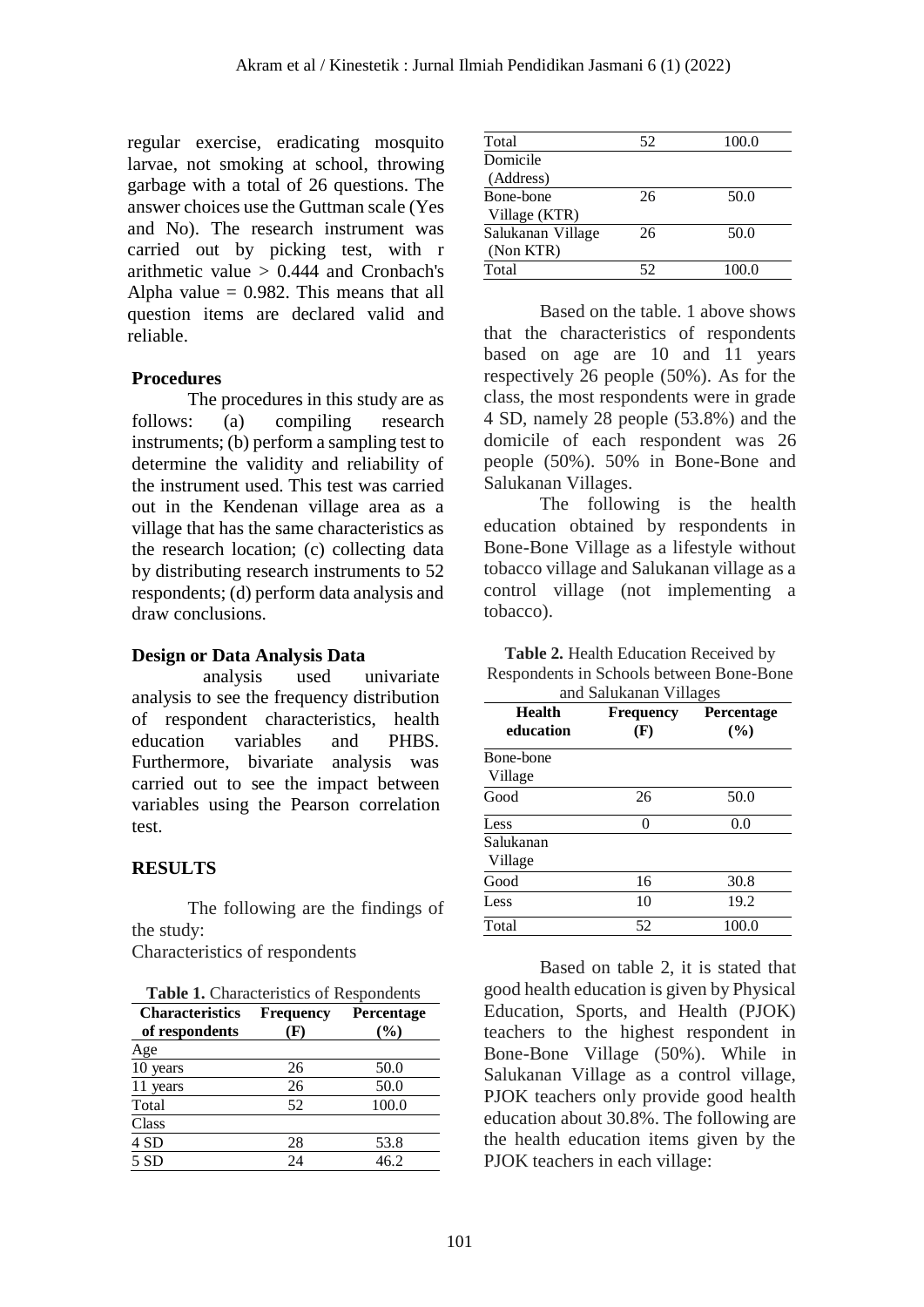|         |                         | <b>FJON</b> reachers in schools |                |           |                  |
|---------|-------------------------|---------------------------------|----------------|-----------|------------------|
| N       | Question                | <b>Bone-Bone</b>                |                | Village,  |                  |
| $\bf o$ | <b>Items</b>            |                                 |                | Salukanan |                  |
|         |                         |                                 |                | Village   |                  |
|         |                         | Yes                             | No             | Yes       | No               |
| 1.      | The PJOK                | 26                              | 0              | 15        | 11               |
|         | teachers                | $(100\%)$                       |                | (57.7%)   | (42.3%)          |
|         | provided                |                                 |                |           |                  |
|         | informatio              |                                 |                |           |                  |
|         | to<br>me<br>n           |                                 |                |           |                  |
|         | about food              |                                 |                |           |                  |
|         | intake                  |                                 |                |           |                  |
|         | nutritious              |                                 |                |           |                  |
| 2.      | <b>PJOK</b>             | 26                              | 0              | 26(100)   | $\boldsymbol{0}$ |
|         | teacher                 | $(100\%)$                       |                | $%$ )     |                  |
|         | provides                |                                 |                |           |                  |
|         | informatio              |                                 |                |           |                  |
|         | to<br>$\mathbf n$<br>me |                                 |                |           |                  |
|         | about<br>the            |                                 |                |           |                  |
|         | importanc               |                                 |                |           |                  |
|         | of<br>e                 |                                 |                |           |                  |
|         | physical                |                                 |                |           |                  |
|         | activity in             |                                 |                |           |                  |
|         | the<br>form             |                                 |                |           |                  |
|         | of                      |                                 |                |           |                  |
|         | exercise at             |                                 |                |           |                  |
|         | $2 - 3$<br>least        |                                 |                |           |                  |
|         | times<br>a              |                                 |                |           |                  |
|         | week                    |                                 |                |           |                  |
| 3.      | PJOK                    | 26                              | $\overline{0}$ | 15        | 11               |
|         | teachers                | $(100\%)$                       |                | (57.7%)   | (42.3%)          |
|         | provide                 |                                 |                |           |                  |
|         | informatio              |                                 |                |           |                  |
|         | about<br>n              |                                 |                |           |                  |
|         | instilling              |                                 |                |           |                  |
|         | healthy                 |                                 |                |           |                  |
|         | living                  |                                 |                |           |                  |
|         | habits                  |                                 |                |           |                  |
| 4.      | <b>PJOK</b>             | 26                              | 0              | 15        | 11               |
|         | teachers                | $(100\%)$                       |                | (57.7%)   | (42.3%)          |
|         | provide                 |                                 |                |           |                  |
|         | informatio              |                                 |                |           |                  |
|         | about<br>n              |                                 |                |           |                  |
|         | supervisin              |                                 |                |           |                  |
|         | and<br>g                |                                 |                |           |                  |
|         | checking                |                                 |                |           |                  |
|         | students'               |                                 |                |           |                  |
|         | hygiene                 |                                 |                |           |                  |
| 5.      | <b>PJOK</b>             | 26                              | $\overline{0}$ | 26        | $\overline{0}$   |
|         | teachers                | $(100\%)$                       |                | $(100\%)$ |                  |
|         | perform                 |                                 |                |           |                  |
|         | first<br>aid            |                                 |                |           |                  |
|         | and<br>light            |                                 |                |           |                  |
|         | treatment               |                                 |                |           |                  |
|         | within                  |                                 |                |           |                  |
|         | their                   |                                 |                |           |                  |
|         | capabilitie             |                                 |                |           |                  |
|         | S                       |                                 |                |           |                  |

**Table 3.**Health Education items given by the PJOK teachers in schools

Based on table 3, regarding the question items about health education given by PJOK teachers in each of the highest school domiciles in Bone-Bone Village as In the implementation of the Non-Smoking Area (KTR) village, 26 people (100%) of respondents received health education at school. While in Salukanan Village as the highest control village on item number 2 (importance of physical activity) and number 5 (first aid and light treatment) as many as 26 people (100%) respondents.

| Table 4. Clean and Healthy Life Behavior |
|------------------------------------------|
| (PHBS) Between Schools                   |

| Clean and           | (1 HDD) Detween Denoons<br>Frequency | Percentage |
|---------------------|--------------------------------------|------------|
| <b>Healthy Life</b> | (F)                                  | (% )       |
| <b>Behavior</b>     |                                      |            |
| (PHBS)              |                                      |            |
| Bone-bone           |                                      |            |
| Village             |                                      |            |
| Good                | 26                                   | 50.0       |
| Less                | 0                                    | 0.0        |
| Salukanan           |                                      |            |
| Village             |                                      |            |
| Good                | 16                                   | 30.8       |
| Less                | 10                                   | 19.2       |
| Total               | 52                                   | 100.0      |
|                     |                                      |            |

Based on table 4, regarding PHBS between schools, the highest PHBS in good PHBS is in the village of bone-bone. The following items are PHBS between Schools in Bone-Bone and Salukanan Villages

| <b>Table 5.</b> Items of Clean and Healthy Life |  |
|-------------------------------------------------|--|
| Behavior (PHBS) Between Schools                 |  |

|         | in Bone-Bone and Salukanan Villages                      |                 |          |                                         |                  |
|---------|----------------------------------------------------------|-----------------|----------|-----------------------------------------|------------------|
| N<br>0. | <b>Question</b><br><b>Items</b>                          | in Bone-Bone    |          | Village,<br>Salukanan<br><b>Village</b> |                  |
|         |                                                          | <b>Yes</b>      | No       | Yes                                     | No               |
| 1.      | Wash hands<br>with<br>water<br>flowing and<br>using soap | 26<br>$(100\%)$ | $\Omega$ | 15(57.7%)                               | 11<br>$(42.3\%)$ |
| 2.      | Consuming<br>healthy<br>snacks in the                    | 26<br>$(100\%)$ | $\Omega$ | (4(53.8%)                               | 12<br>$(46.2\%)$ |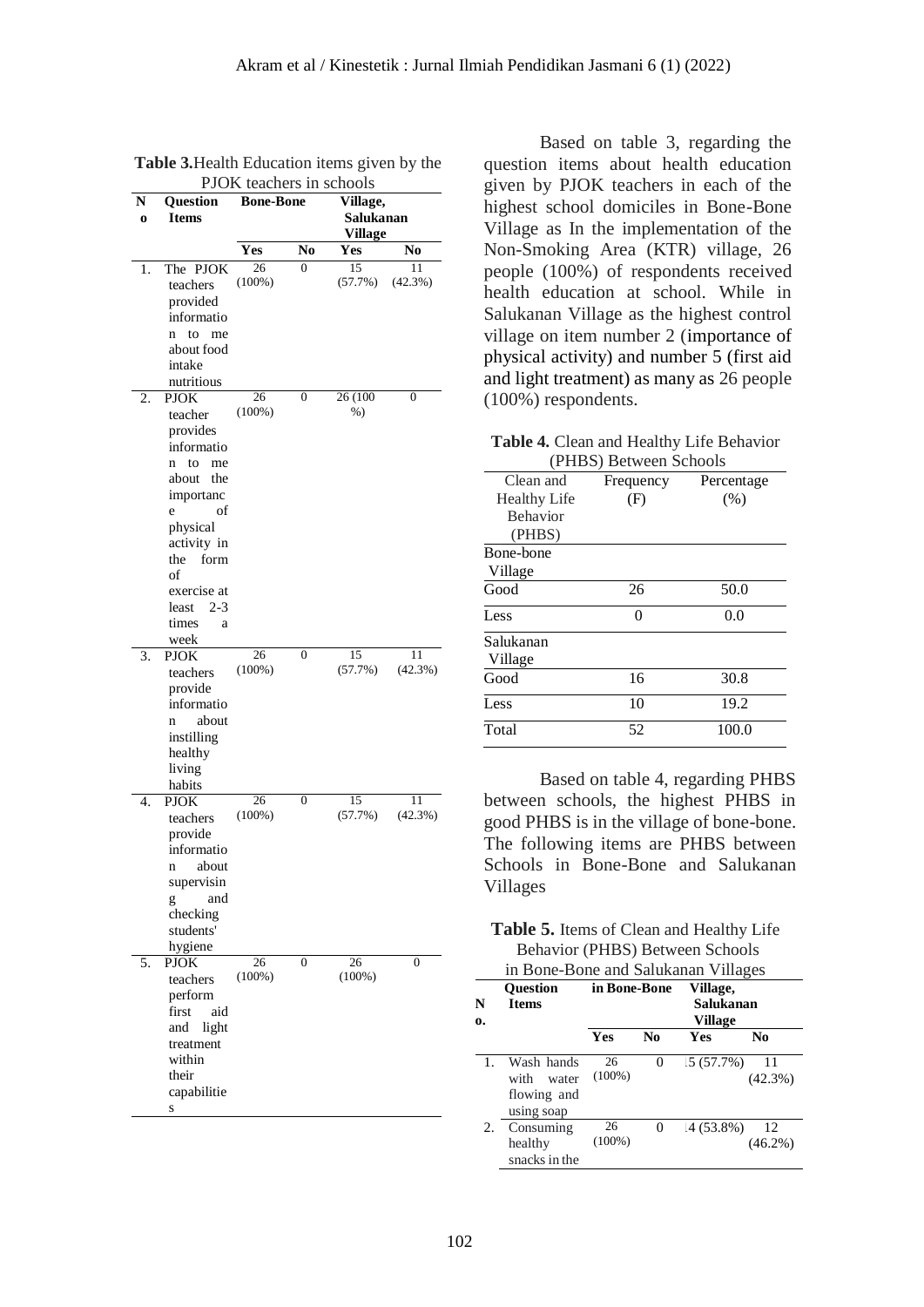|    | school        |           |          |                   |            |
|----|---------------|-----------|----------|-------------------|------------|
|    | canteen       |           |          |                   |            |
| 3. | Using clean   | 26        | $\Omega$ | 4 (53.8%)         | 12         |
|    | and healthy   | $(100\%)$ |          |                   | $(46.2\%)$ |
|    | latrines      |           |          |                   |            |
| 4. | Regular       | 26        | $\Omega$ | 26 (100%)         | 0          |
|    | exercise      | $(100\%)$ |          |                   |            |
| 5. | Eradicating   | 26        | $\Omega$ | 26 (100%)         | 0          |
|    | mosquito      | $(100\%)$ |          |                   |            |
|    | larvae        |           |          |                   |            |
|    | 6. No smoking | 26        | 0        | 3 (88.5%) (11.5%) |            |
|    | in school     | $(100\%)$ |          |                   |            |
|    | 7. Weighing   | 26        | 0        | 5 (57.7%)         | 11         |
|    | and           | $(100\%)$ |          |                   | $(42.3\%)$ |
|    | measuring     |           |          |                   |            |
|    |               |           |          |                   |            |
|    | height every  |           |          |                   |            |
|    | month         |           |          |                   |            |
| 8. | Dispose of    | 26        | 0        | 5(57.7%)          | 11         |
|    | garbage in    | $(100\%)$ |          |                   | $(42.3\%)$ |

Based on table 5, it is stated that Bone-Bone Village as a village that implements KTR has PHBS behavior the highest is 26 people (100%). Meanwhile, Salukanan Village as a control village had the highest PHBS in school on items not smoking at school (88.5%), regular exercise and eradicating mosquito larvae (100%), and on items washing hands with running water and using soap (57). .7%), weighed and measured height every month (57.7%), used clean and healthy latrines (53.75), consumed healthy snacks in the school canteen (53.75).

#### **Table 6.** Correlation Results Using SPSS Impact of Health Education on Clean and Healthy Life Behavior

|                 | <b>Education</b> | <b>PHBS</b>                      |
|-----------------|------------------|----------------------------------|
| Pearson         |                  | $1,000^{**}$                     |
| Correlation     |                  |                                  |
| Sig. (2-tailed) |                  | ,000                             |
| N               |                  | $\overline{52}$                  |
| Pearson         |                  |                                  |
| Correlation     |                  |                                  |
| Sig. (2-tailed) |                  |                                  |
|                 |                  |                                  |
|                 |                  | 52<br>$1,000^{**}$<br>.000<br>52 |

Based on table 6 Pearson correlation test to see the impact of health education on Clean and Healthy Life Behavior (PHBS), it was obtained data that the value of  $= 0.000 <$  value  $= 0.05$ , with a correlation value  $(r) = 1,000$ . This shows that health education on PHBS has a very strong impact. This means that students who receive health education from PJOK teachers have a very strong impact on students' PHBS behavior in schools, especially for areas that apply KTR, not only in schools but throughout the local area.

#### **DISCUSSION**

Based on the results of research that has been carried out, it is stated that students who receive health education from PJOK teachers have a very strong impact on students' PHBS behavior in schools, especially for areas that apply KTR. This behavior is not only carried out in the school environment, but throughout the local area. In line with previous research by Bayu Pranoto and Nurhadi Yuhastina (2020) which states that schools play an important role in overcoming smoking behavior in school children. Analysis of the importance of preventing smoking behavior in schools has been studied through Structural Functional Theory from Talcott Parsons. Society as a system that is interconnected with each other. In the sense that teachers and students have a relationship with each other to carry out the values that exist in the school environment, so that it can run well. In carrying out their roles, teachers provide health education to students in general, including smoking prevention/ban.

Education is very important, because it is part of the adjustment between humans and the surrounding environment, both in the form of theory and its application in society (Sardiman, 2018). The provision of health education with the interaction method between teachers and students will of course provide maximum results in launching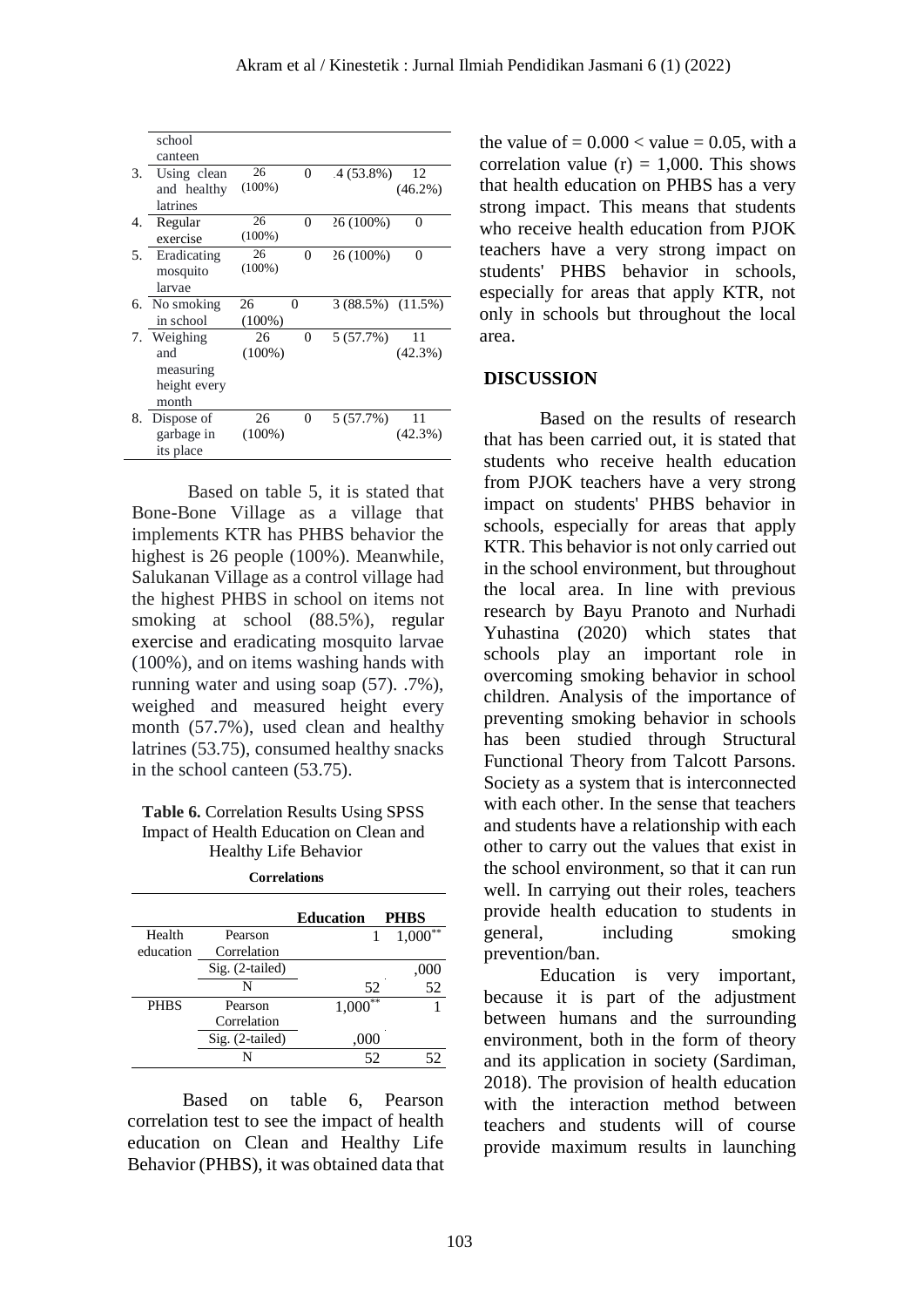PHBS independently.

In line with previous research by Probo Yusuf Wicaksono (2017) stated that PJOK teachers have an important role in providing health education. Most PJOK teachers provide good health education (80%) in the form of healthy living habits, first aid for accidents at school.

The behavior of lifestyle without tobacco as part of healthy living habits is indeed appropriate if it is launched as early as possible through elementary school education. The interactions that occur in the teaching and learning process between students and teachers will produce a deep understanding, so that students in particular, and the general public will be accustomed to being in a No Smoking Area that implements a lifestyle without tobacco

### **CONCLUSION**

Based on the results of the study, it can be concluded that there are differences in health education on behavior Clean and Healthy Living (PHBS) between Bone-Bone Village which implements a lifestyle and Salukanan Village as a control village (which does not implement tobacco). This shows that health education on PHBS has a very strong impact. Students who receive health education from PJOK teachers have a very strong impact on students' PHBS behavior in schools, especially for areas that implement KTR, which is not only in schools but throughout the local area.

### **ACKNOWLEDGEMENT**

Thank the LPDP scientific research team for giving us the opportunity to participate in scientific research, and to the LPDP and Palopo Muhammadiyah University for helping fund this research activity.

### **REFERENCES**

- Alfarisy, S., Lestari, W., Studi, P., Keperawatan, I., & Riau, U. (2009). Efektifitas pendidikan kesehatan terhadap peningkatan pengetahuan remaja tentang dampak merokok.
- Adriani, S. W., Anggriawan, R., Al Imani, M. T., & Wahyudi, A. (2021). Pendidikan Kesehatan untuk Mencegah Green Tobacco Sickness Pada Petani Tembakau. Jurnal Pengabdian Masyarakat IPTEKS, 7(1), 37-45.
- Atthina, N., Kesehatan, D., & Tengah, J. (2014). Klasterisasi Data Kesehatan Penduduk untuk Menentukan Rentang Derajat Kesehatan Daerah dengan Metode K-Means.
- Aziizah, Setiawan, L. (2018). Hubungan Tingkat Pengetahuan Tentang Dampak Rokok Terhadap Kesehatan Rongga Mulut dengan Tingkat Motivasi Berhenti Merokok pada Mahasiswa Universitas Kristen Maranatha. 3(1).
- Chandra, Akhmad, F. (2017). Hubungan Antara Pengetahuan Dan Sikap Dengan Perilaku Hidup Bersih Dan Sehat (Phbs) Pada Siswa Sekolah Dasar (Sd) Di Kecamatan Cerbon Tahun 2016.
- Dewi, E. U. (2015). Pengaruh pendidikan kesehatan terhadap perilaku hidup bersih dan sehat pada pemulung di TPA Wonokromo-Surabaya. Jurnal Keperawatan, 4(1), 13-20.
- Hagquist, C., & Starrin, B. (1997). Health Education In Schools - From Information To Empowerment Models. Health Promotion International, 12(3), 225–232.

https://doi.org/10.1093/heapro/12.3.225

- IAKMI, T. (2020). Atlas Tembakau Indonesia Tahun 2020. 33.
- Mulyadi, M. I., Warjiman., & Chrisnawati. (2018). Efektivitas Pendidikan Kesehatan Dengan Media Video Terhadap Tingkat Pengetahuan Perilaku Hidup Bersih Dan Sehat. Jurnal Keperawatan STIKES Suaka Insan, 3(2), 1–9.
- Musniati, P. S. (2020). Dengan Perilaku Merokok Pada Siswa SMK Muhammadiyah 09 Jakarta Selatan 2020